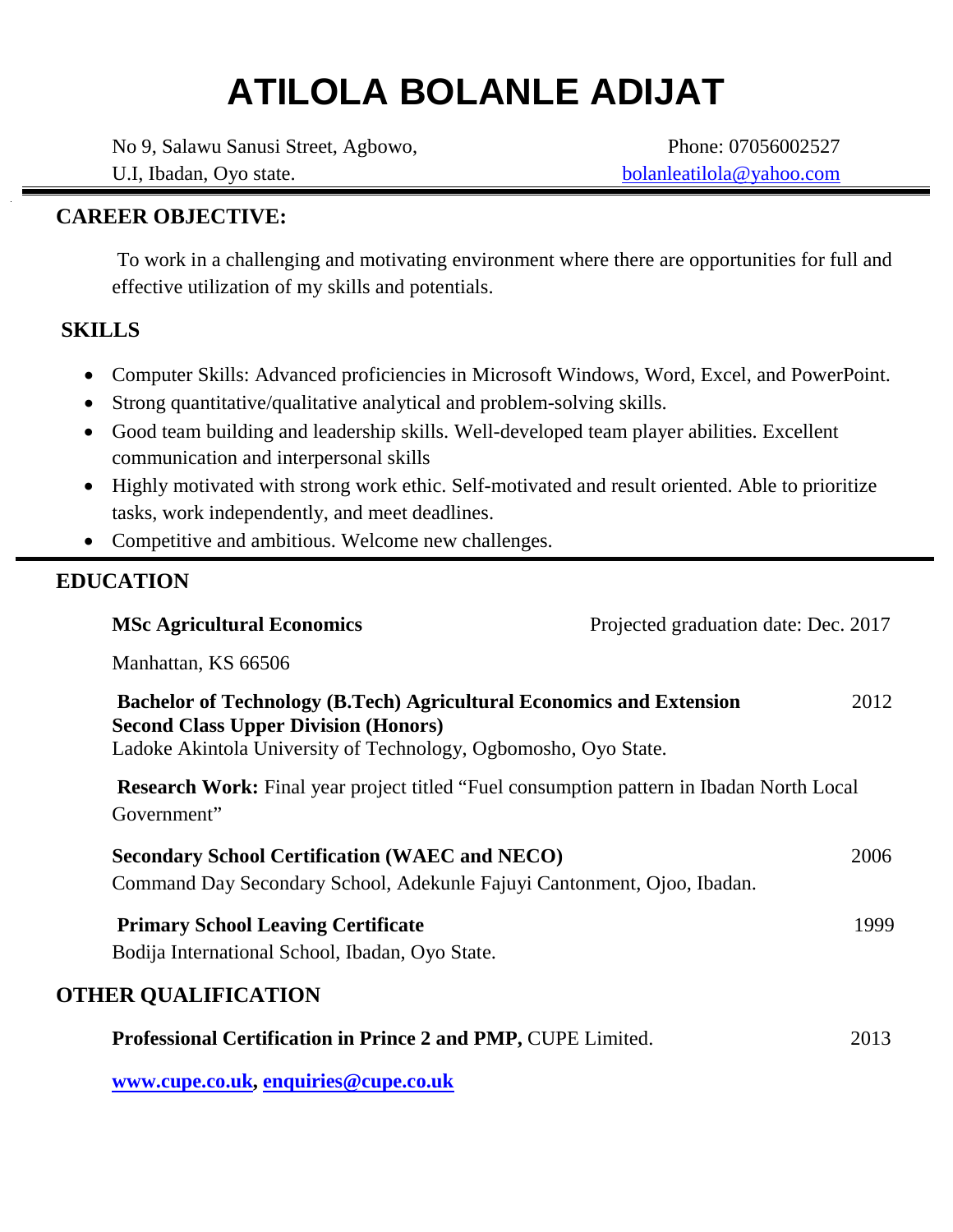## **WORK EXPERIENCE**

## **Kansas State University**

# **Department of Agricultural Economics, Manhattan KS** January 2016 – till date

- Graduate Research Assistant
	- Research assistant for Dr. Vincent Amanor-Boadu.

## **Saroafrica International Ltd,** Victoria Island, LagosJanuary 2015 – July 2016.

- **► Territory Business Head** 
	- Managed six states in the southwest to maximize sales revenue and meet corporate objective.
	- Coordinated a team of twelve sales representative to ensure an efficient and stable sales result
	- Identified objectives, strategies and action plans to improve short and long term sales earning

# **Accomplishments**

- $\checkmark$  Exceeded sales target by 24% in the year 2015
- $\checkmark$  Increased sales team performance by 300%.
- $\checkmark$  Proposed and coordinated market storm for re-introduction of a product line.

| <b>Wicktech Media Ltd, Victoria Island, Lagos</b>                                      | July $2014$ – December 2014. |
|----------------------------------------------------------------------------------------|------------------------------|
| $\triangleright$ Client Relations Manager                                              |                              |
| <b>Command Day Secondary School, Ibadan, Oyo state</b>                                 | August 2012 – May 2013.      |
| • Taught seven junior classes and tutored two senior classes in preparing for the WAEC |                              |

- Taught seven junior classes and tutored two senior classes in preparing for the WAEC and NECO exams.
- Graded and recorded students' performance.
- Invigilated and supervised student's examination.
- Trained over 100 student volunteer for the MDGs program
- Organized biweekly MDGs sensitization program

## **Sterling Bank Plc, Coker branch, Orile, Lagos June 2010 – September 2010**

- Initiated banking relationship with prospective customers.
- Introduced bank products to existing and prospective customers.
- Managed customers request and complaints in alliance with the bank policies.
- Maintained common interest relationship with customers to enhance banking relationship in addition, loyalty.